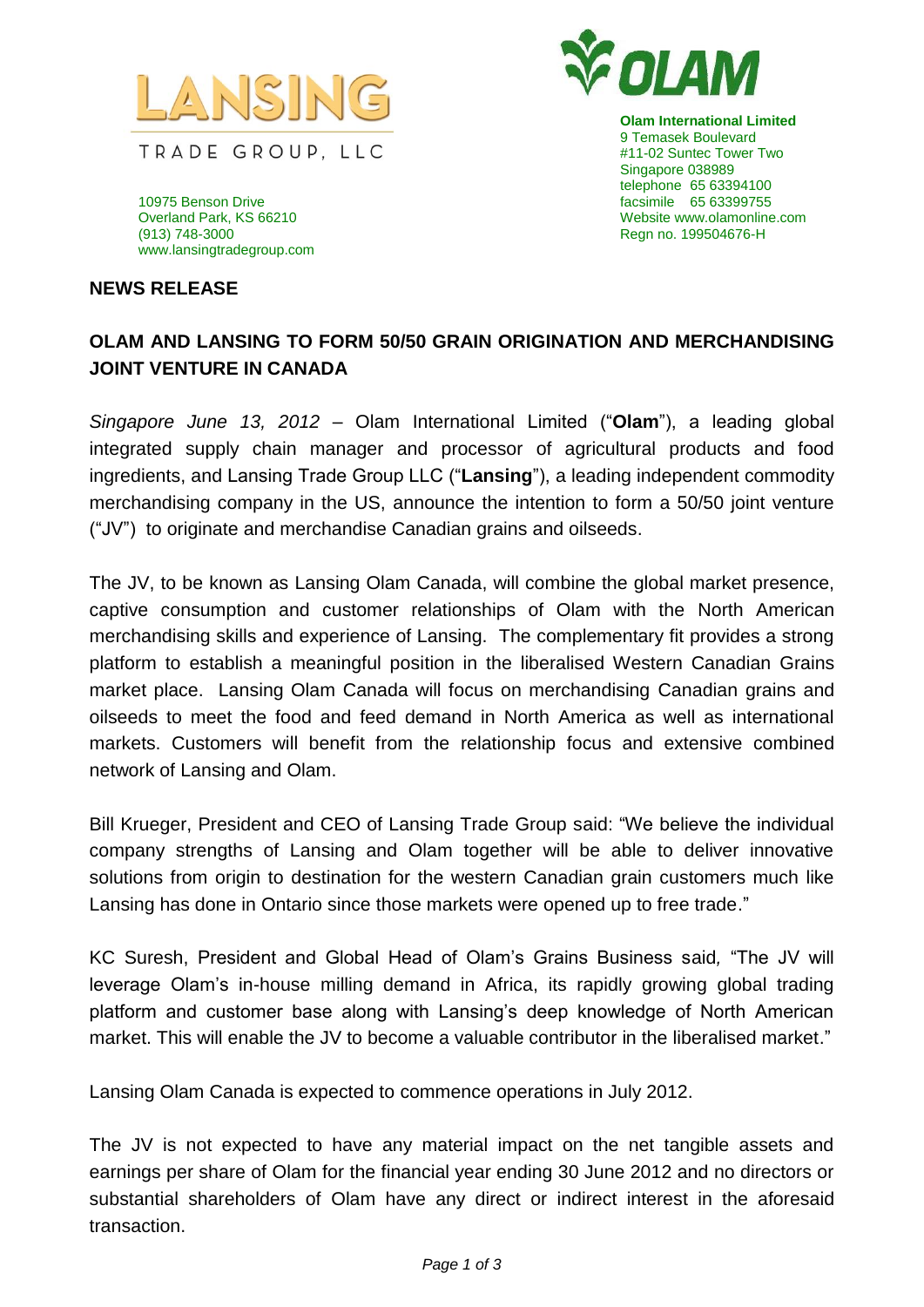



## *About Olam International Limited*

*Olam International is a leading global integrated supply chain manager and processor of agricultural products and food ingredients, sourcing 20 products with a direct presence in 65 countries and supplying them to over 11,600 customers. With direct sourcing and processing in most major producing countries for its various products, Olam has built a global leadership position in many of its businesses, including cocoa, coffee, cashew, sesame, rice, and cotton and wood products. Headquartered in Singapore and listed on the SGX-ST on February 11, 2005, Olam currently ranks among the top 40 largest listed companies in Singapore in terms of market capitalisation and is a component stock in the Straits Times Index (STI), MSCI Singapore Free, S&P Agribusiness Index and the DAXglobal Agribusiness Index. Olam is the only Singapore firm to be named in the 2009 and 2010 Forbes Asia Fabulous 50, an annual list of 50 big-cap and most profitable firms in the region. It is also the first and only Singapore company to be named in the 2009 lists for the Global Top Companies for Leaders and the Top Companies for Leaders in the Asia Pacific region by Hewitt Associates, the RBL Group and Fortune. More information on Olam can be found at* [www.olamonline.com](http://www.olamonline.com/)*.*

| <b>ISSUED ON BEHALF OF</b><br><b>BY</b> | ÷ | Olam International Limited<br>Citigate Dewe Rogerson, i.MAGE Pte Ltd<br>1 Raffles Place<br>#26-02 OUB Centre |  |
|-----------------------------------------|---|--------------------------------------------------------------------------------------------------------------|--|
|                                         |   | Singapore 048616                                                                                             |  |
| <b>For Olam</b>                         |   |                                                                                                              |  |
| <b>CONTACT</b>                          |   | Mr Aditya Renjen - GM, Investor Relations<br>Ms Chow Hung Hoeng - Associate GM, Investor Relations           |  |
| <b>DURING OFFICE HOURS</b>              | ÷ | +65 66031104 / 63179471<br>(Office)                                                                          |  |
| AFTER OFFICE HOURS                      | ÷ | +65 96570339 / 98346335<br>(Mobile)                                                                          |  |
| <b>EMAIL</b>                            |   | Aditya.Renjen@olamnet.com<br>chow.hunghoeng@olamnet.com                                                      |  |
| <b>For CDRi.MAGE</b>                    |   |                                                                                                              |  |
| <b>CONTACT</b>                          |   | Ms Dolores Phua / Ms Pearl Lam                                                                               |  |
| DURING OFFICE HOURS                     |   | +65 65345122 (Office)                                                                                        |  |
| AFTER OFFICE HOURS<br><b>EMAIL</b>      | ÷ | +65 97508237 / 97813518<br>(Mobile)<br>dolores.phua@citigatedrimage.com /<br>pearl.lam@citigatedrimage.com   |  |